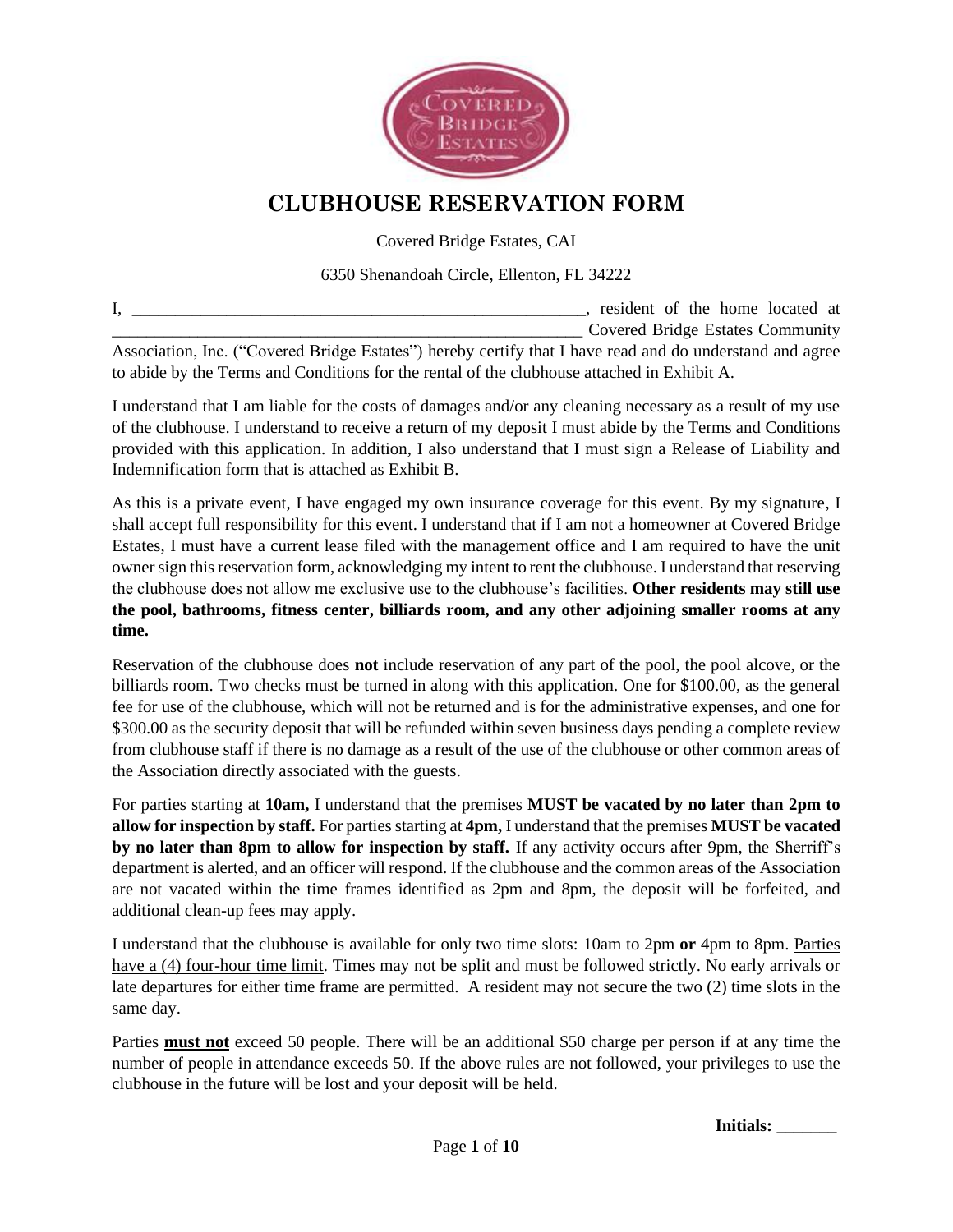

I understand that I may also be subject to additional amounts beyond the deposit monies identified if the damage exceeds the deposit.

| (If Applicable)                                                                                                              |  |
|------------------------------------------------------------------------------------------------------------------------------|--|
|                                                                                                                              |  |
|                                                                                                                              |  |
|                                                                                                                              |  |
| Please circle the time slot you wish to reserve: $10am - 2pm \ OR \ 4pm - 8pm$ , (time slots<br>include set up and clean up) |  |
| Number of people expected: _______________________________(Limit: 50 people)                                                 |  |
|                                                                                                                              |  |
|                                                                                                                              |  |

Covered Bridge Estates Community Association, Inc. ("Covered Bridge Estates") accepts payment in the form of checks or money orders. *Cash and card will NOT be accepted under any circumstances. All fees will be deposited & refunds will be returned within 7 business days.*

#### **Please make your payments payable to: Covered Bridge Estates CAI**

You may either mail this form to the clubhouse (6350 Shenandoah Circle, Ellenton, FL 34222) or drop it off in the management office in the clubhouse during office hours.

Please note that all applications to rent the clubhouse must be turned in within 14 days prior to the party date. This means all applications must be turned in **at least two weeks prior, (14) days,** to desired reservation date. The application will be denied if not accompanied with the required payment of \$100.00 for Administrative Fees and \$300.00 for the deposit.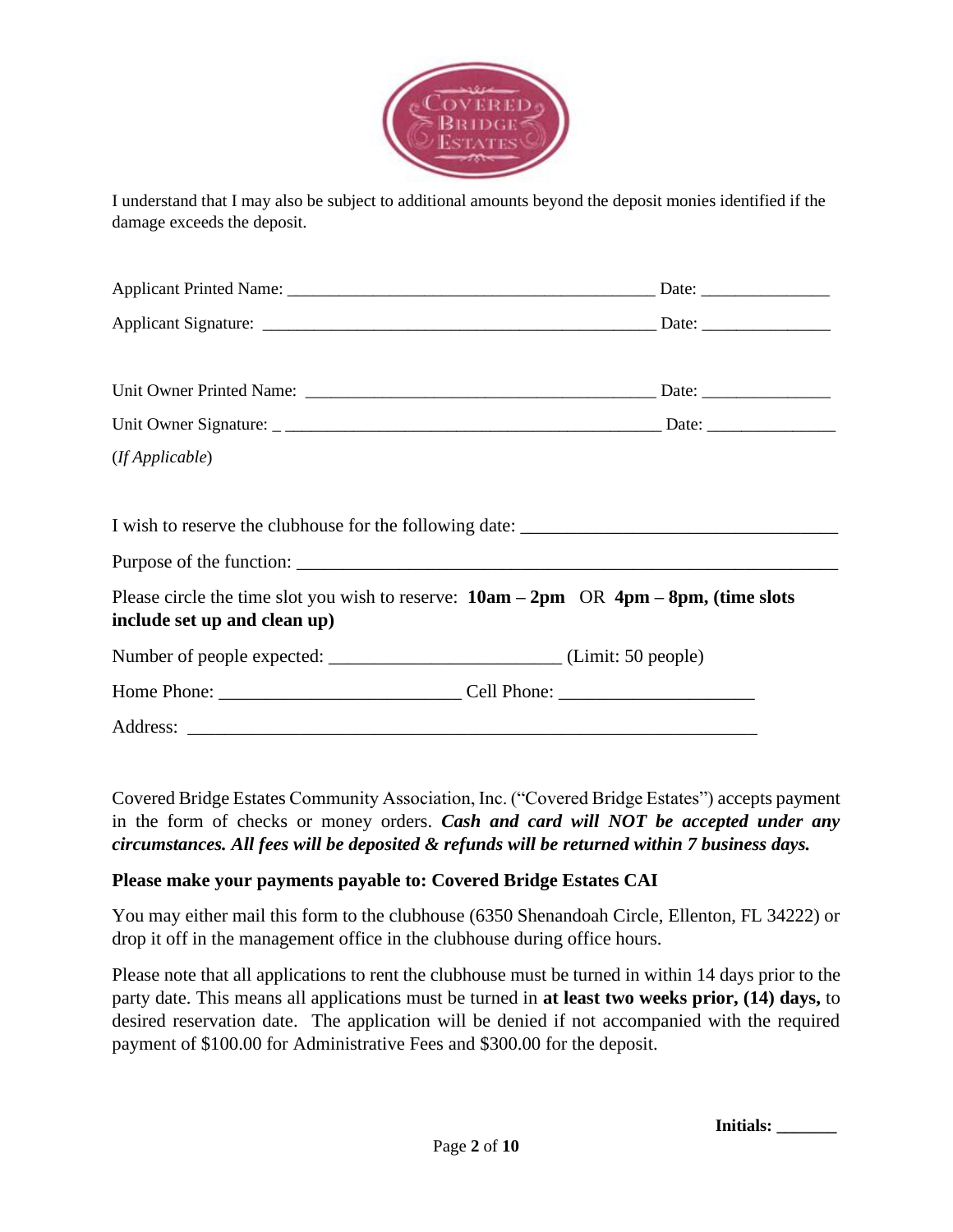

IF YOU EXCEED THE LIMIT OF 50 PEOPLE IN ATTENDANCE OF YOUR PARTY, YOU WILL BE CHARGED AN ADDITIONAL \$50.00 PER PERSON AND CAN BE REQUIRED TO TERMINATE THE EVENT IMMEDIATELY AND EXIT THE AREA INCLUDING THE OTHER COMMON AREAS SUCH AS THE PARKING LOTS

#### *If the applicant is leasing or renting (as a tenant), the Unit Owner or Rental Company must also sign on the tenant's behalf.*

| (If Applicable) |  |
|-----------------|--|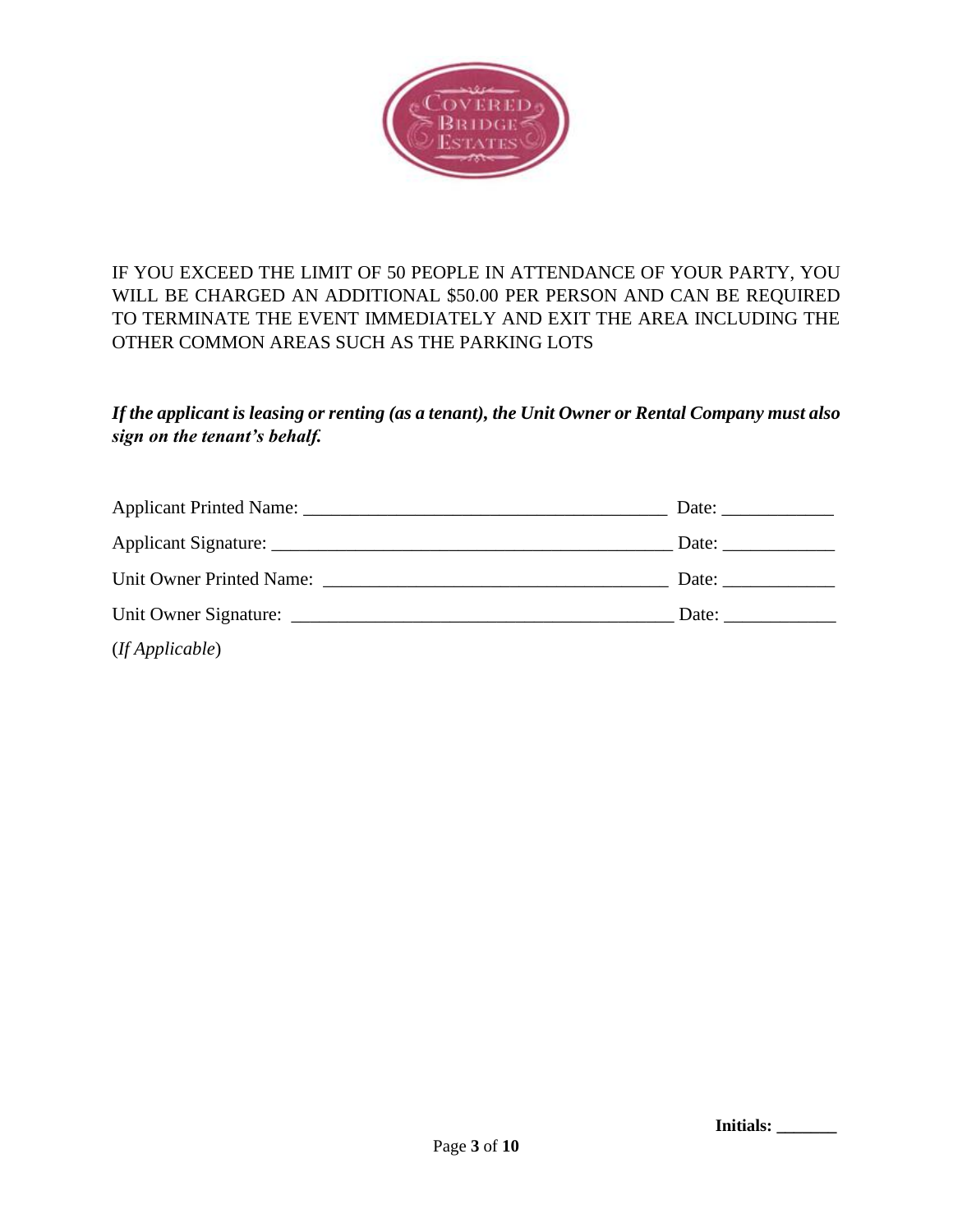

# **CLUBHOUSE FURNITURE, FIXTURES & CLEANING POLICY**

*Furniture And Fixtures Policy*

To ensure the safety of all Covered Bridge Estates clubhouse guests and to prevent any damages to the clubhouse walls, floors, and furniture, we ask that **all furniture and fixtures** in the clubhouse be left the way it was found upon arrival. Please check with Clubhouse staff for the location of cleaning supplies.

This includes but is not limited to:

- Couches & barrel chairs
- Rugs
- Plants, fountains, or any other decorative pieces
- Cabinets, hutches & shelves

At no point in time should the furniture and fixtures be used in any way other than the intended use. For example, chairs are to meant for sitting, not for excessive spinning or standing.

#### *Cleaning / Inspection Policy*

At the beginning and end of all parties/events, clubhouse staff will inspect the property. If partygoers/invitees/guests or applicants notice any broken, damaged, or dirty items, it is up to the applicant to notify the clubhouse staff upon immediate arrival.

Partygoers/invitees/guests will be reminded 30 minutes prior to the time slot ending that their reserved time is coming to an end. ALL partygoers/invitees/guests and applicant must vacate the premises no later than the exact end of their reserved time slot so that there is time for a proper inspection by clubhouse staff.

On the next page, you will find the checklist that the clubhouse staff uses to inspect the property before and after each party/event. They will initial next to each thing on the checklist upon your arrival to and departure from the clubhouse to signify that each thing was clean and properly placed before your party/event started and that it was cleaned/put back the way that it was found afterward.

By providing my signature below, I am signifying that I understand all of the rules included in the Furniture, Fixture and Cleaning/Inspection Policies. I also understand that by not following said rules, my deposit could be withheld and my privileges to rent the clubhouse in the future will be forfeited and I can be held accountable for additional monetary damage that exceeds the deposit as well as fines and suspension of use rights of the other common facilities.

| Applicant Printed Name: | Date: |
|-------------------------|-------|
| Applicant Signature:    | Date: |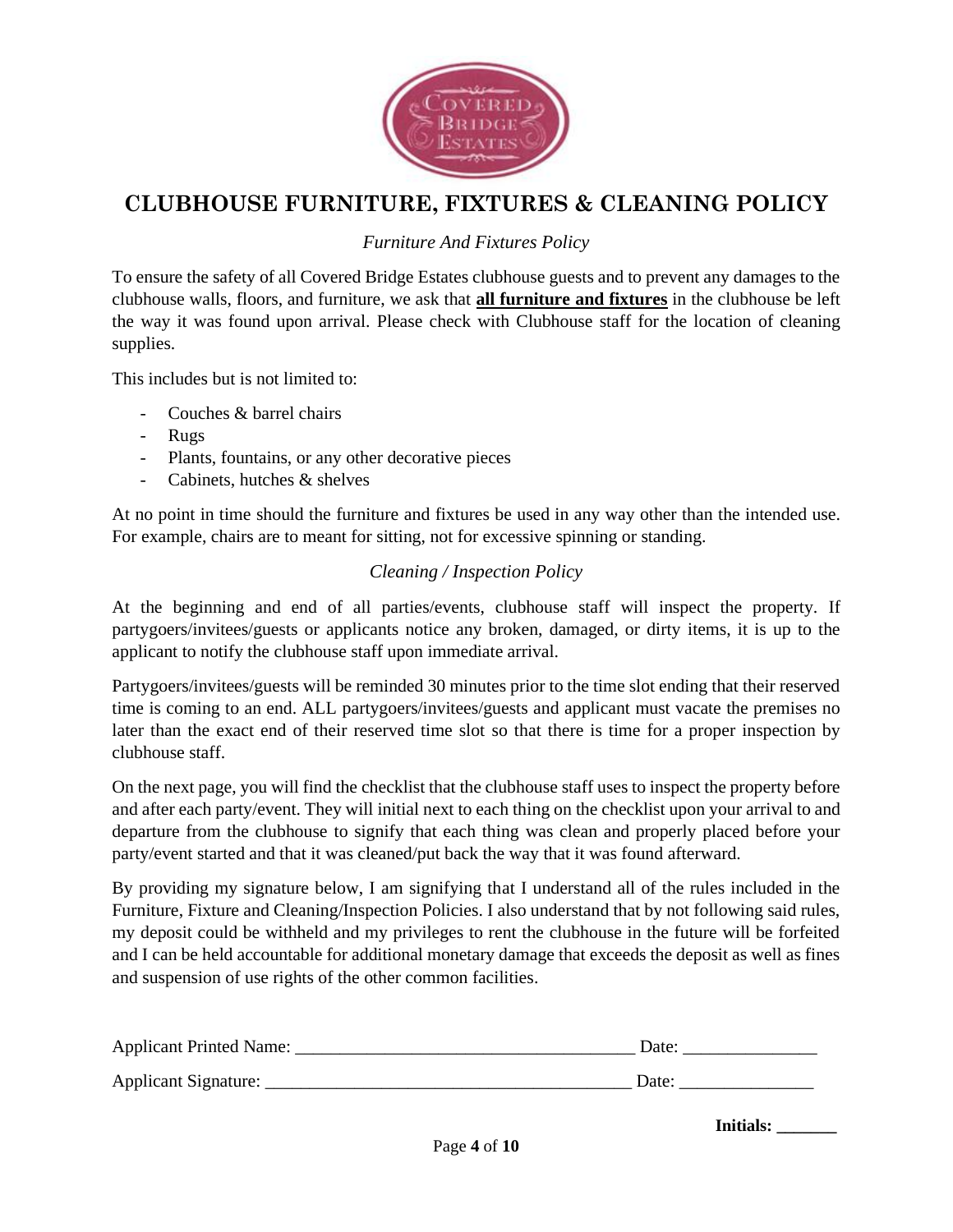

# **CLUBHOUSE INSPECTION CHECKLIST**

Covered Bridge Estates, CAI

| <b>Staff Initials</b><br><b>Before Party</b> | <b>Staff Initials</b><br><b>After Party</b> | <b>Applicant Initials</b><br><b>After Party</b> | Task                                                   |
|----------------------------------------------|---------------------------------------------|-------------------------------------------------|--------------------------------------------------------|
|                                              |                                             |                                                 | Removal of all trash (inside and outside of clubhouse) |
|                                              |                                             |                                                 | Clean Kitchen                                          |
|                                              |                                             |                                                 | <b>Clean Sinks</b>                                     |
|                                              |                                             |                                                 | <b>Clean Appliances</b>                                |
|                                              |                                             |                                                 | Clean Counter & Table Tops                             |
|                                              |                                             |                                                 | Clean Chairs & Furniture                               |
|                                              |                                             |                                                 | <b>Clean Floors</b>                                    |
|                                              |                                             |                                                 | No crumbs, food, or wrappers left behind               |

Signatures to confirm the limit of 50 people in attendance was not exceeded

\_\_\_\_\_\_\_\_\_\_\_\_\_\_\_\_\_\_\_\_\_\_\_\_\_\_\_\_\_\_\_\_\_\_\_\_\_\_\_\_\_\_\_\_\_\_\_\_\_\_\_\_\_\_\_\_\_\_\_\_\_\_\_\_\_\_\_\_\_\_\_\_\_\_\_\_\_\_\_\_\_ \_\_\_\_\_\_\_\_\_\_\_\_\_\_\_\_\_\_\_\_\_\_\_\_\_\_\_\_\_\_\_\_\_\_\_\_\_\_\_\_\_\_\_\_\_\_\_\_\_\_\_\_\_\_\_\_\_\_\_\_\_\_\_\_\_\_\_\_\_\_\_\_\_\_\_\_\_\_\_\_\_ \_\_\_\_\_\_\_\_\_\_\_\_\_\_\_\_\_\_\_\_\_\_\_\_\_\_\_\_\_\_\_\_\_\_\_\_\_\_\_\_\_\_\_\_\_\_\_\_\_\_\_\_\_\_\_\_\_\_\_\_\_\_\_\_\_\_\_\_\_\_\_\_\_\_\_\_\_\_\_\_\_ \_\_\_\_\_\_\_\_\_\_\_\_\_\_\_\_\_\_\_\_\_\_\_\_\_\_\_\_\_\_\_\_\_\_\_\_\_\_\_\_\_\_\_\_\_\_\_\_\_\_\_\_\_\_\_\_\_\_\_\_\_\_\_\_\_\_\_\_\_\_\_\_\_\_\_\_\_\_\_\_\_ \_\_\_\_\_\_\_\_\_\_\_\_\_\_\_\_\_\_\_\_\_\_\_\_\_\_\_\_\_\_\_\_\_\_\_\_\_\_\_\_\_\_\_\_\_\_\_\_\_\_\_\_\_\_\_\_\_\_\_\_\_\_\_\_\_\_\_\_\_\_\_\_\_\_\_\_\_\_\_\_\_

Staff Signature: \_\_\_\_\_\_\_\_\_\_\_\_\_\_\_\_\_\_\_\_\_\_\_\_\_\_\_\_\_\_\_\_\_\_\_

Applicant Signature: \_\_\_\_\_\_\_\_\_\_\_\_\_\_\_\_\_\_\_\_\_\_\_\_\_\_\_\_\_\_\_\_\_\_

Inspection Comments:

Inspected By: \_\_\_\_\_\_\_\_\_\_\_\_\_\_\_\_\_\_\_\_\_\_\_\_\_\_\_\_\_\_\_\_\_\_\_\_\_\_\_\_\_\_\_\_\_\_\_ Date: \_\_\_\_\_\_\_\_\_\_\_\_\_\_\_\_\_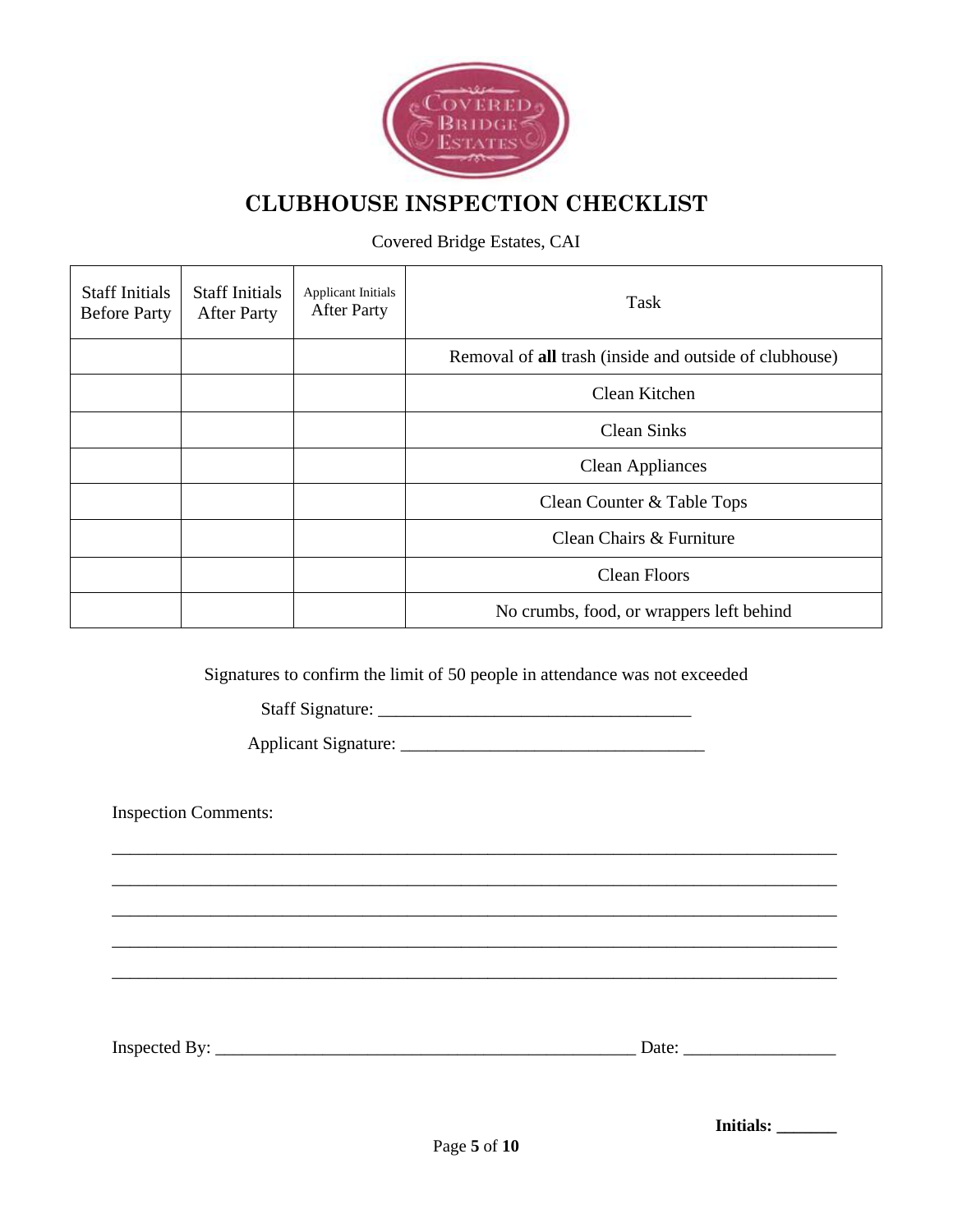

### **Exhibit A**

#### **Clubhouse Terms & Conditions**

Covered Bridge Estates CAI

- 1. Any homeowner may delegate their right of enjoyment of the clubhouse facilities to their tenants who reside on the property and only tenants named on the lease as a signatory filed with the office are allowed to reserve the Clubhouse. Such member shall notify the secretary of the association or the office management in writing of the name of any such tenant. The rights and privileges of such tenants are subject to suspension to the same extent as those of the members.
- 2. The clubhouse facilities are for the use of homeowners/tenants and their guests only.
- 3. During any period in which a homeowner is in default in the payment of quarterly dues or special assessment levied by the association, the right to use for homeowner/tenant will be suspended by the Board of Directors until dues or assessments are paid.
- 4. No illegal substance will be allowed at any time in the clubhouse (including grounds).
- 5. The homeowner/tenant must be present for the entire time that the clubhouse facilities are in use.
- 6. The clubhouse facilities MUST BE VACATED by 8pm with all cleanup completed. Any activity after 9pm will result in the Sherriff's office being alerted, and an officer will respond.
- 7. The clubhouse cannot be used for money-raising purposes by an individual or organization other than the Association.
- 8. No political, religious, commercial, or outside organization is permitted use of the clubhouse facilities, even though a homeowner/tenant is a member of the organization.
- 9. No animals (pets) are allowed in the clubhouse at any time, except for service animals or assistance animals.
- 10. Barbecues are not allowed.
- 11. Clubhouse doors must be kept closed at all times.
- 12. The homeowner/tenant is responsible for the conduct of his/her guests and proper behavior to prevent damage and excessive noise.
- 13. The manager or any HOA Board Member may stop in during an event if there is any indication rules and regulations are being violated and terminate the event. In addition, proper authorities will be notified immediately.
- 14. No smoking (including vaping) allowed in the clubhouse.
- 15. The setup and the cleanup of the party/event must be completed within the time slots of 10:00 am to 2:00 pm and 4:00 pm to 8:00 pm.
- 16. No nails, tacks, or tape is to be used on the walls. Scotch brand removable mounting putty is a preferred method for hanging banners and streamers.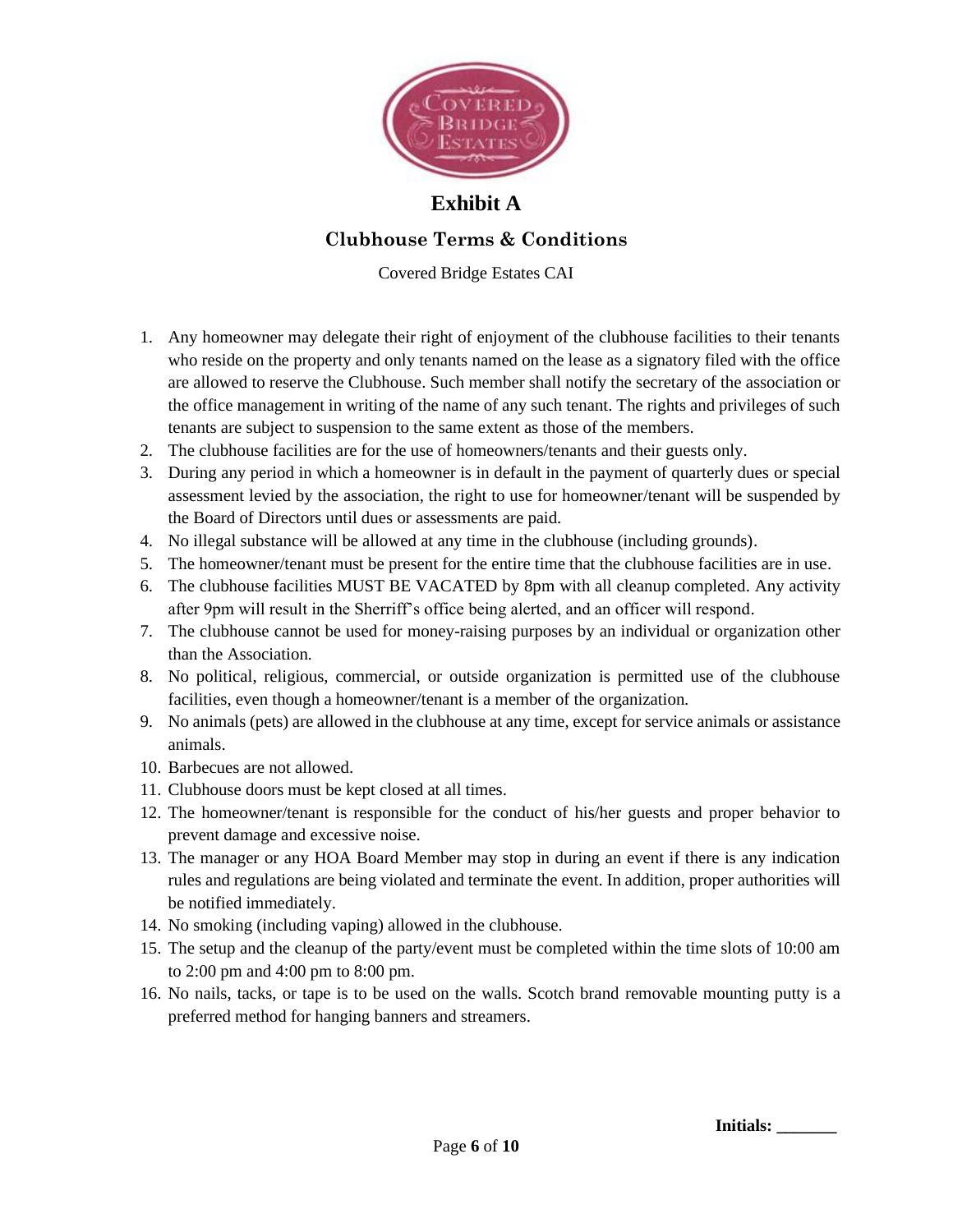

### **Exhibit A Continued**

#### **Clubhouse Terms & Conditions**

Covered Bridge Estates CAI

- 17. No equipment, such as Bounce House, Water Slide, or other party rental equipment is allowed without written permission from the Association. Written permission shall require the signature of two board members. The homeowner/tenant requesting the permission to use such equipment must also present proper insurance to cover any damage to the person or property for the specific equipment. This request must be submitted at the time the application is submitted or it shall automatically be denied.
- 18. Rearrangement of the game/pool room is not permitted. Other residents may still use this room.
- 19. Clubhouse is limited to only four reservations per year.
- 20. A final walkthrough will be done by an employee of the association, also referenced as clubhouse staff (using the Clubhouse Cleanup Checklist), as soon as is practicable following the event. Upon arrival on the date of the event, homeowner/tenant shall inspect the facility and notify the management office immediately, via email, telephone, or text supported by pictures of any defects or damages found. If no damages are reported to the management office at the commencement of the rental period, then it shall be assumed that no damages or defects were present prior to the homeowner/tenant's use of the facility. Any damages found during the final walkthrough will be deemed to have occurred during the homeowner/tenant's use of the facilities.
- 21. All decorations must be non-flammable material. You are not allowed to use glitter, rice, or confetti in the building or outside the building or any material that may result in an increase in insurance rates of Covered Bridge Estates.
- 22. Alcohol. In the event that alcohol is served, the homeowner/tenant shall ensure that all local laws and regulations concerning the serving of alcohol are followed. No one under age 21 shall be served alcoholic beverages. Alcohol may be furnished so long as all local laws and regulations are followed. The homeowner/tenant hereby indemnifies and holds harmless Covered Bridge Estates, against any and all liability for any events or actions resulting from alcohol use on the premises during and following homeowner/tenant's event.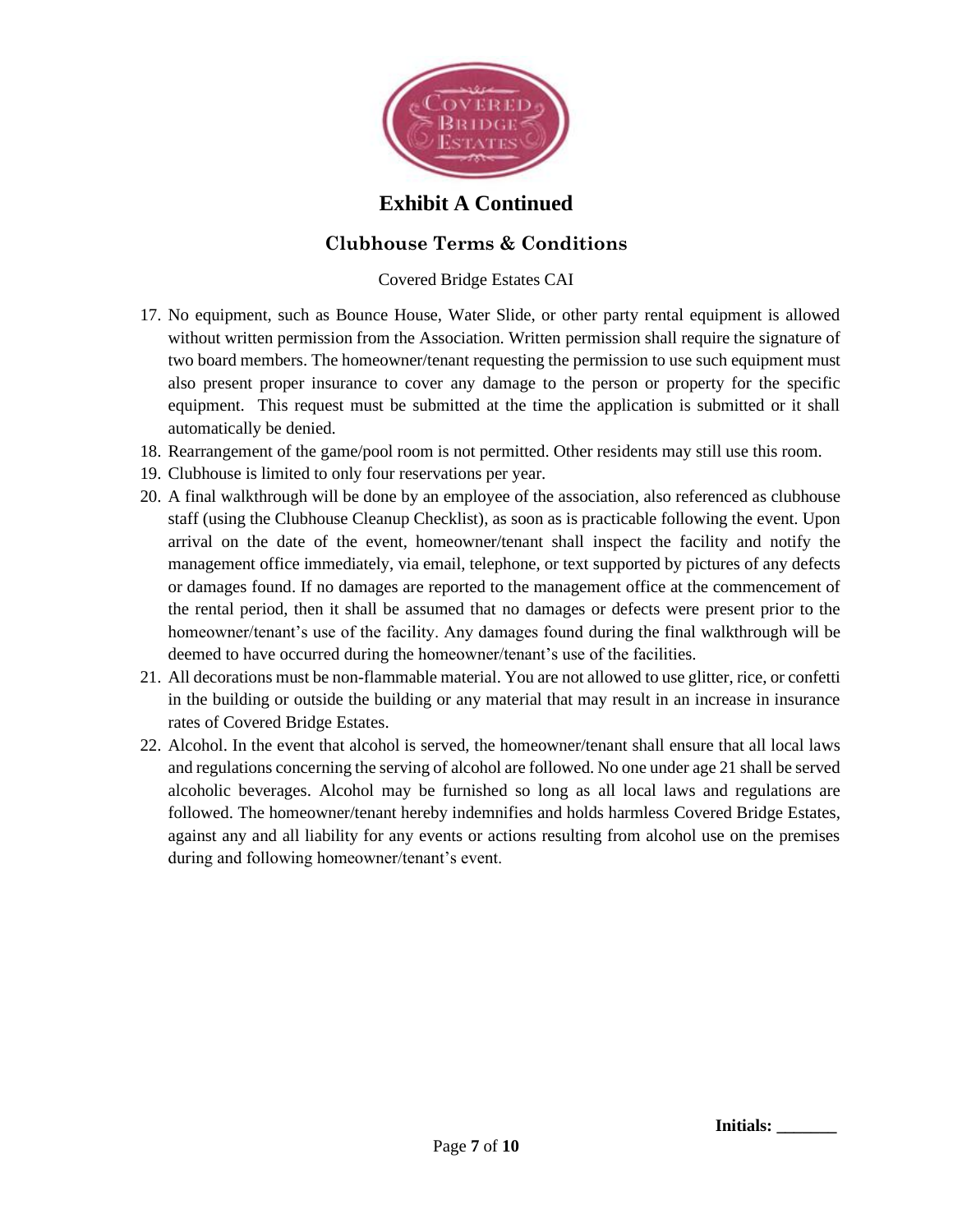

# **Use at Your Own Risk Clause**

By signing below, I am signifying that I, and my invitees will NOT hold the clubhouse, its employees, or any part of Covered Bridge Estates responsible for anybody that contracts COVID-19 or any other illness or injury while in or on any of the clubhouse facilities or property or any other harm from the attendance at the party/event whether harm occurs to person or property inside or outside the clubhouse. I understand that by reserving the clubhouse, I and my invitees are assuming any and all risk that may come along with it.

| <b>Applicant Printed Name:</b> | Date |
|--------------------------------|------|
| Applicant Signature:           | Date |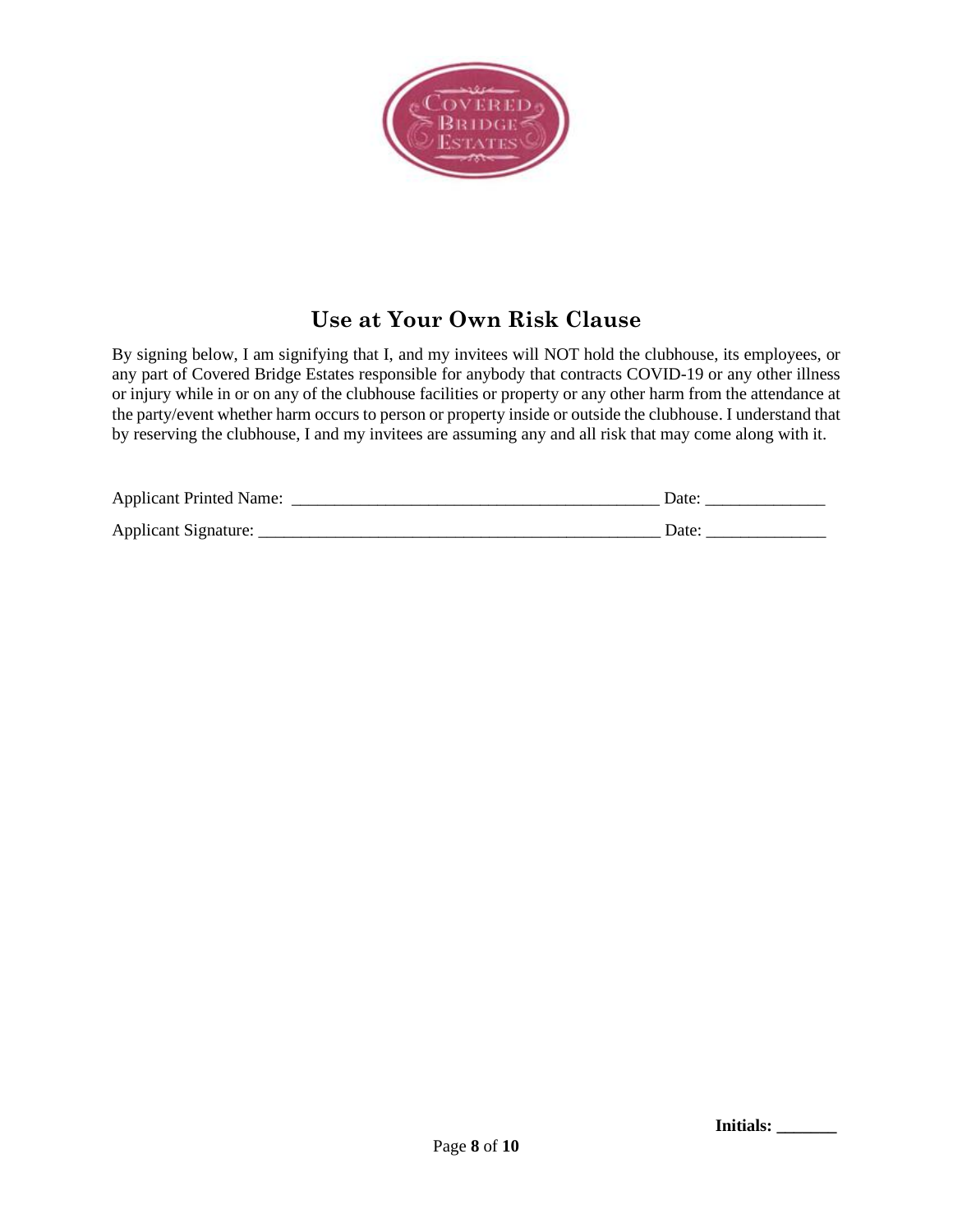

### **Exhibit B**

#### **Clubhouse Release of Liability and Indemnification**

Covered Bridge Estates Community Association, Inc. (hereinafter, the "Association") is the owner of the clubhouse and related facilities (hereinafter, the "clubhouse"), located within the association in Manatee County, Florida.

In consideration of the Association's permission to the undersigned applicant, along with his/her agents, employees or third-party vendors servicing the party/event, and invitees to use the clubhouse, the applicant for himself/herself, agents, employees or third-party vendors servicing the party/event, and invitees, and any person or entity claiming by or through the applicant, releases, discharges, and acquits the association, its agents or employees, for any and all claims for loss, damage, injury, or death, resulting in any way from, or in any fashion arising from, or connected with, the use of the clubhouse or the other Common Areas of the Association while attending a party/event at the clubhouse. In whatever manner the loss, damage, injury, or death may be caused, and whether or not the loss, damage, injury, or death may be caused, occasioned, or contributed to by the negligence, sole or concurrent, of the Association, its agents, or employees or third-party vendors servicing the party/event; it being specifically understood and agreed that this release of liability applies to any and all claims for loss, injury, damage, or death caused while using the clubhouse for the party/event.

As further consideration for the Association's permission to the applicant, his/her agents, employees or thirdparty vendors servicing the party/event, and invitees to use the clubhouse, the applicant, for himself/herself, representatives, third-party vendors servicing the party/event, and invitees, agree to indemnify, defend, and hold harmless, the Association, its agents and employees from any and all claims for loss, damage, injury, or death of any nature whatsoever to persons or property, including, but not limited to personal injury or death, resulting in any way from or in any fashion arising from or connected with the use of the clubhouse or the other Common Areas of the Association while attending a party/event at the clubhouse, in whatever manner the loss, damage, injury, or death may be caused, occasioned or contributed to by the negligence, sole or concurrent, of the Association, its agents or employees.

Should any provision of this agreement be declared or be determined by any court to be invalid, the validity of the remaining parts, term, or provision shall not be affected thereby and said invalid part, term, or provision shall be deemed not part of this agreement.

If additional damage is done beyond the \$300.00 security deposit, the applicant will be responsible for payment of all corrective action necessary. Failure of the applicant to pay within ten days of written demand will result in the Association having the right to suspend the right to use the common elements of the association for the homeowner and/or tenant and to also bring legal action for payment and any other relief allowed by law or by the Governing Documents of the Association. The homeowner/tenant will be responsible for any legal expenses incurred by the association for the collection of the amounts due and owing.

| <b>CLUBHOUSE STAFF:</b> (circle one) Approved or Denied By: ___________________________ |       |
|-----------------------------------------------------------------------------------------|-------|
|                                                                                         | Date: |

**Initials: \_\_\_\_\_\_\_**